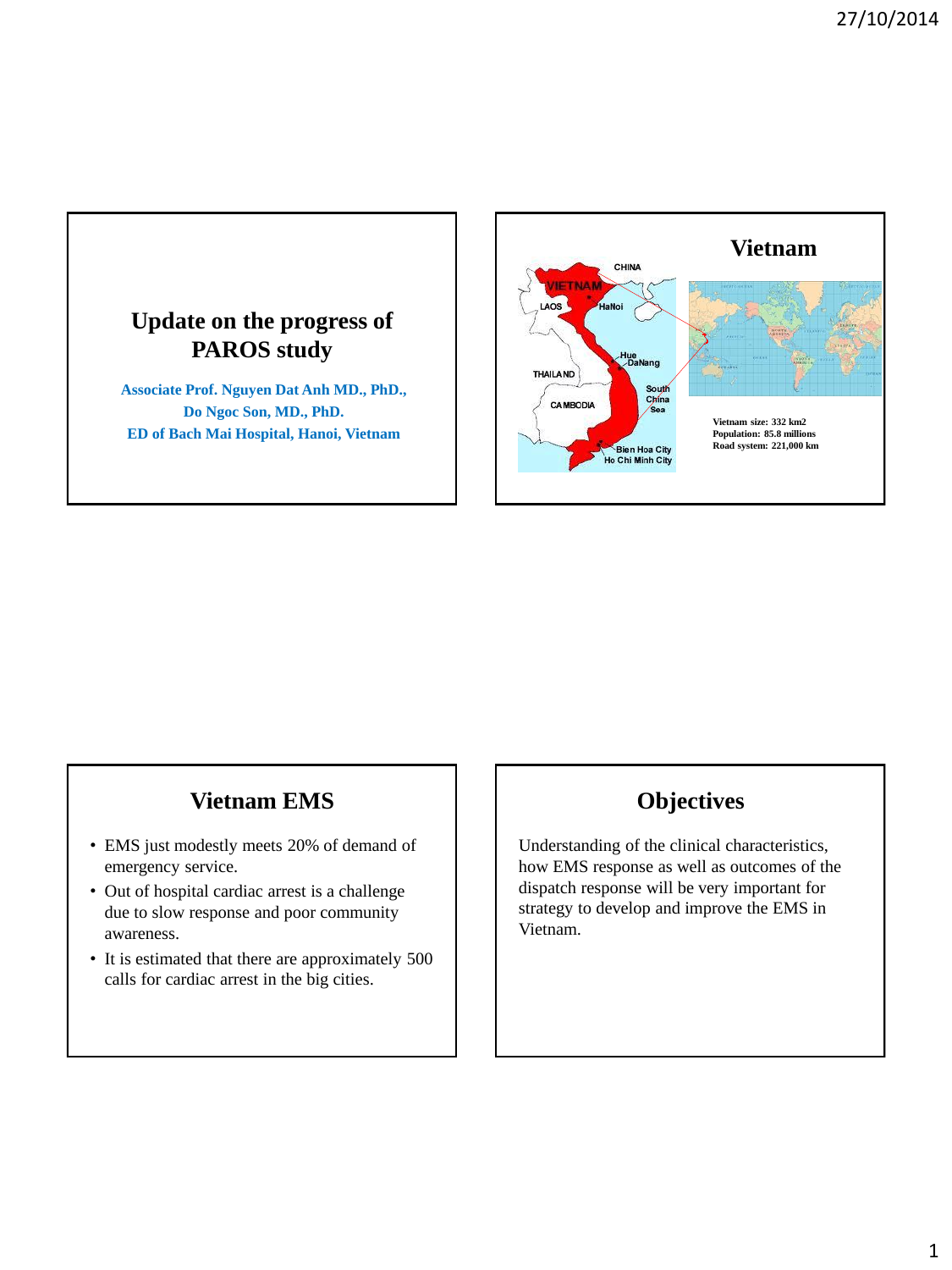## **Method**

- We plan to collect data relating to out of hospital cardiac arrest in one year from three biggest hospitals in Vietnam.
- The estimated number: 250 100 from Bach Mai and Cho Ray Hospital 50 from Hue Central Hospital.





## **Bach mai hospital Bach mai hospital**

- Established: 1911
- No 1 hospital in Vietnam
- Total number of bed: 2200 (3700 in 2017)
- Total number of inpatient: 10000
- Total number of outpatient: 5000/day
- Emergency patients (medical ED, surgical ER, pediatric ER): 100,000 – 120,000 cases/year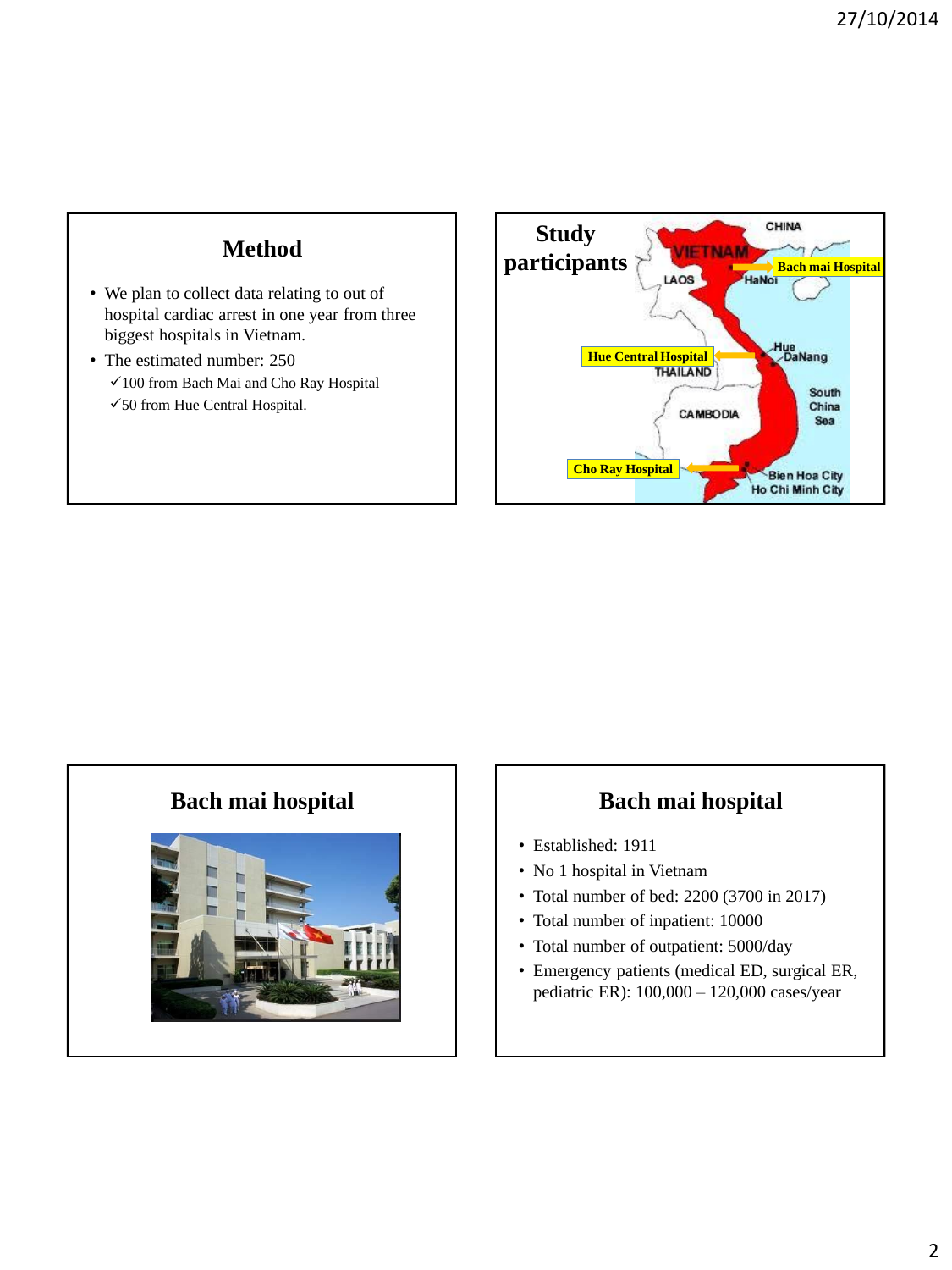# **Hue central hospital Hue central hospital**



- Established in 1894
- No 1 hospital in central Vietnam
- Total number of bed: 2400
- Total number of inpatient: 2900
- Total number of outpatient: 1000/day
- Emergency patients: 35,000 cases/year



## **Cho Ray Hospital Cho Ray Hospital**

- Established: 1900
- No 1 hospital in south Vietnam
- Total number of bed: 1800
- Total number of inpatient: 2500
- Total number of outpatient: 3500
- Emergency patients: 100,000-120,000 cases/year